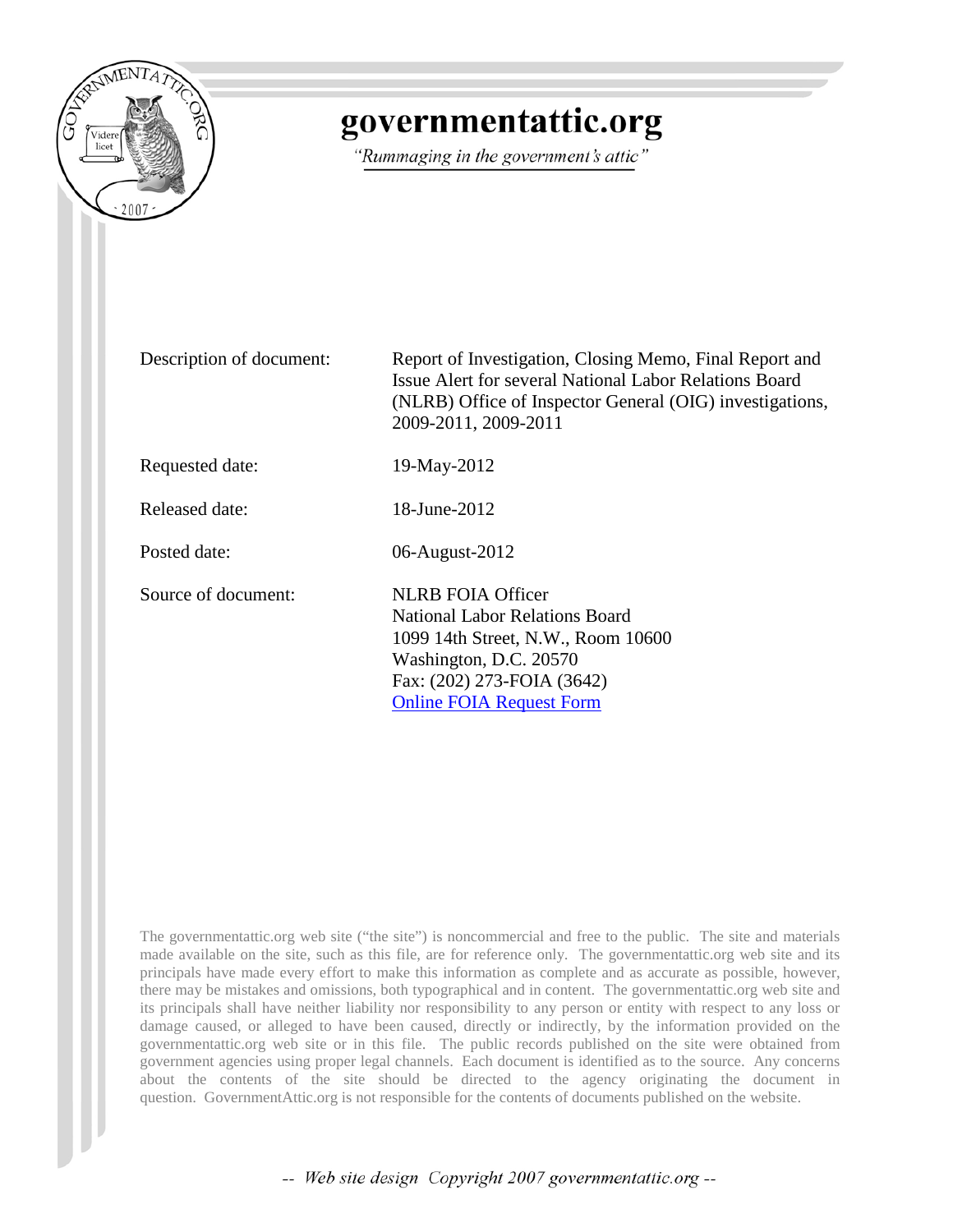

## **United States Government**

## **NATIONAL LABOR RELATIONS BOARD**

**OFFICE OF INSPECTOR GENERAL** 

Washington, DC 20570-0001

June 18,2012

This letter is in response to your Freedom of Information Act (FOIA) request, dated May 19,2012, seeking "[a] copy of the Report of Investigation, Closing Memo, Final Report and where applicable, Issue Alert, for the following closed NLRB OIG investigations: OIG-1- 442, OIG-1-439, OIG-1-438, OIG-1-436, OIG-1-433, OIG-1-431, OIG-1-430, OIG-1-429, OIG-1-426, OIG-1-425, OIG-1-420, OIG-1-417, OIG-1-419, OIG-1-437." This request was assigned a FOIA tracking number **OIG-2012-021.** 

Our search revealed 26 responsive documents: 13 closing memoranda, 12 investigative reports, and 1 issue alert. The closing memoranda and the issue alert are enclosed. Names and other identifying details have been deleted from these documents pursuant to the policies embodied in Exemptions 6 and 7(C) of the FOIA.

Investigative reports involving completed/closed investigations by the OIG are exempt from disclosure pursuant to Exemptions 6, 7(C), and 7(D) of the FOIA. See 5 U.S.C. §§ 552 (b)  $(6)$ ,  $(7)(C)$ , and  $7(D)$ . In the processing of investigations, the OIG obtains much information from individuals who would be reluctant or who would refuse to supply such information if it were routinely disclosed pursuant to a request under the FOIA. In carrying out his responsibilities, the Inspector General must be able to obtain all potentially relevant information. The protection of the identities of individuals and the substance of the information they provide is an important means of assuring the Inspector General's continuing ability to obtain such relevant information. Compelled disclosure of the information would substantially deter voluntary cooperation, hinder obtaining information from all potential sources and, consequently, substantially interfere with present and future enforcement proceedings. See, e.g., NLRB v. Robbins Tire and Rubber Co., 437 U.S. 214 (1978); Wellman Industries, Inc., v. NLRB, 490 F. 2d 427 (4th Cir.), cert. denied 419 U.S. 834. Additionally, release of information about individuals referred to in such documents would constitute a clearly unwarranted invasion of their personal privacy, and you have made no showing of public interest in the disclosure of such information that would outweigh those privacy interests. See, e.g., Department of Justice v. Reporters Committee, 489 U.S. 749 (1989); Department of the Air Force v. Rose, 425 U.S. 352 (1976). I conclude that the deletion of names from the investigative reports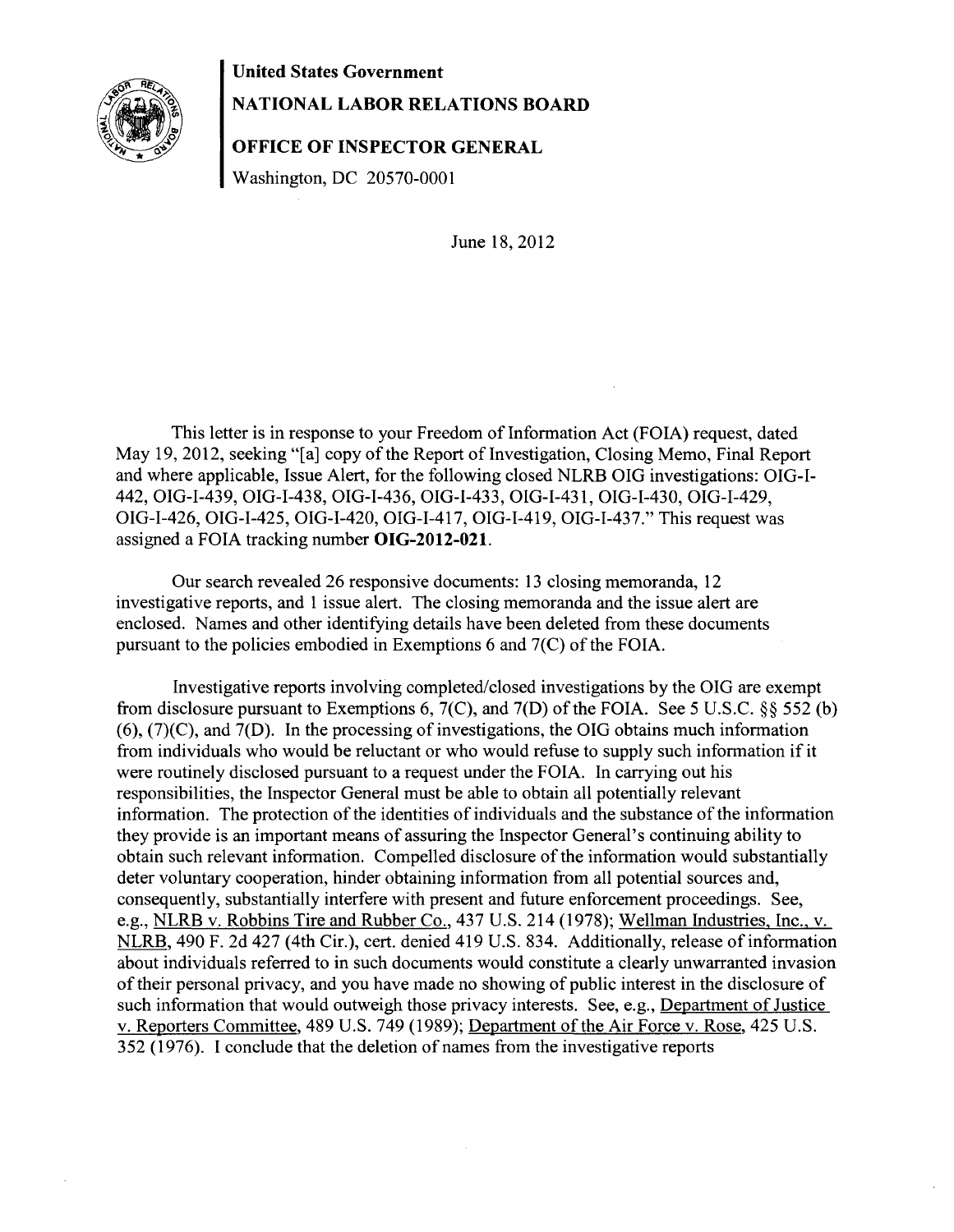Page 2 June 18, 2012

would not preserve the interests recognized by these exemptions, since disclosure of the material contained therein would, itself, constitute invasions of personal privacy, reveal confidential sources and, therefore, interfere with enforcement proceedings.

I also conclude that investigative reports involving completed/closed investigations by the OIG are privileged from disclosure by Exemption 5 of the FOIA, 5 U.S.C. § 552 (b) (5), since they are intra-agency memoranda and attorney work-products which would not be available by law to a party other than an agency in litigation with this Agency. The legislative history of Exemption 5 makes it clear that this subsection of the FOIA was designed to protect and promote the objectives of fostering frank deliberation and consultation within the Agency and to prevent premature disclosure of recommendations which could disrupt the decision-making process. Investigative reports from the Inspector General to the Board and/or the General Counsel clearly reflect the deliberative and consultative process of the Agency which Exemption 5 protects from forced disclosure. Cf. NLRB v. Sears, Roebuck and Co., 421 U.S. 132 (1975). We have chosen not to apply this exemption to the closing memoranda and issue alert and have exercised our discretion to provide these documents without deleting the deliberative material privileged from disclosure by Exemption 5.

I am responsible for the above determination. You may obtain a review thereof under the provisions of Section 102.177( $c$ )(2)( $v$ ) of the NLRB Rules and Regulations by filing an appeal with the Chairman, National Labor Relations Board, 1099 14<sup>th</sup> Street, NW, Washington, D.C. 20570, within 28 calendar days from the date of this letter, such period beginning to run on the calendar day after the date of this letter. Thus, the appeal must be received by the close of business  $(5:00 p.m.)$  on July 16, 2012. Any appeal should contain a complete statement of the reasons upon which it is based.

Sincerely, ftaftet

; Jennifer Matis Counsel to the Inspector General

Enclosures

cc: NLRB FOIA Officer (w/o enclosures)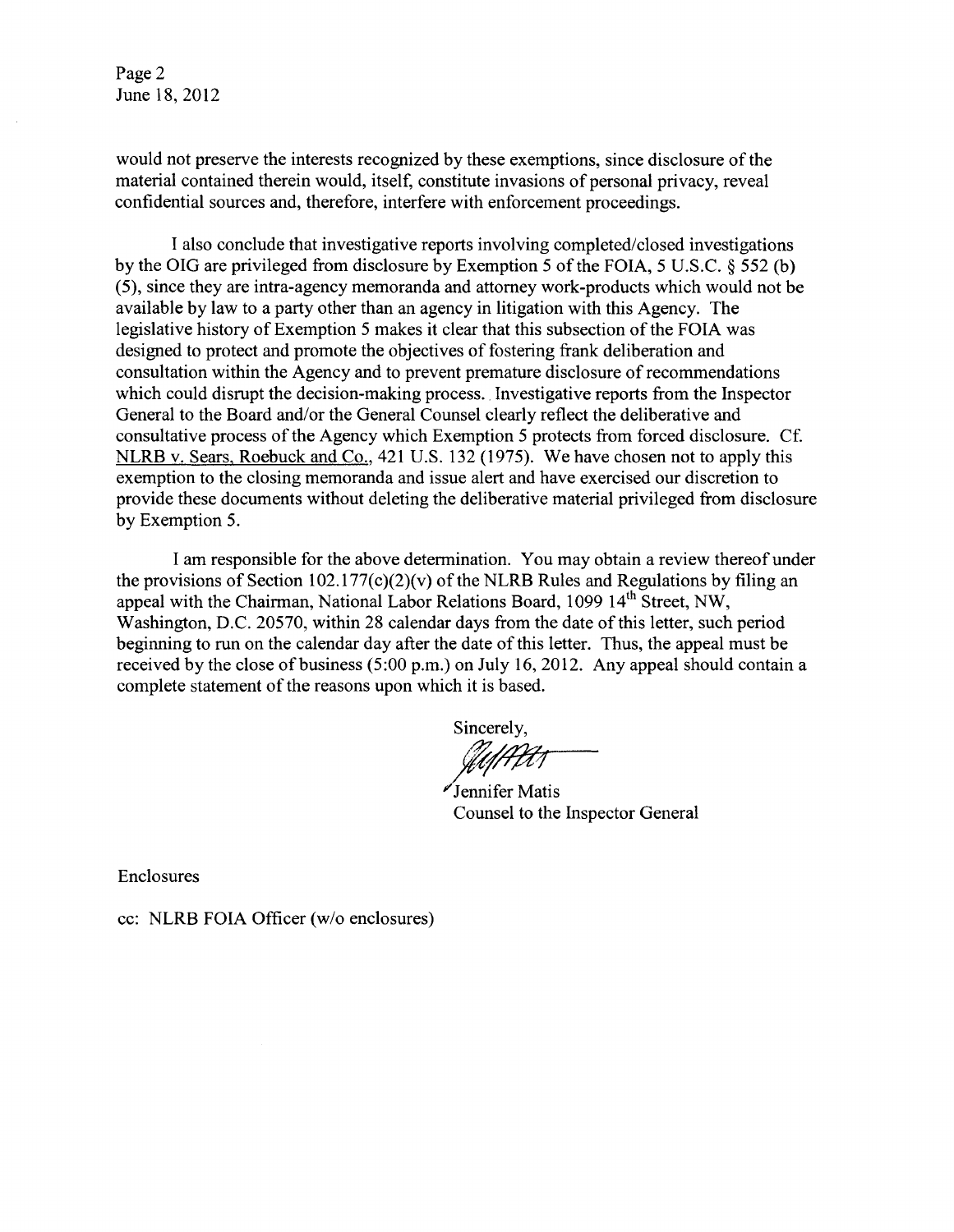)



### Memorandum

March 24, 2010

To: File

From: D. Berry  $D\left(\frac{1}{2}\right)$ <br>Subject: Completed Investigation ICO OIG-I-426

This investigation was initiated on June 4, 2009. The case involves an allegation that Region., used a Government computer to view sexually graphic material. The investigation substantiated the allegation. As discipline, the subject agreed to donate 24 hours of leave in lieu of a suspension. By this memorandum, the case is closed.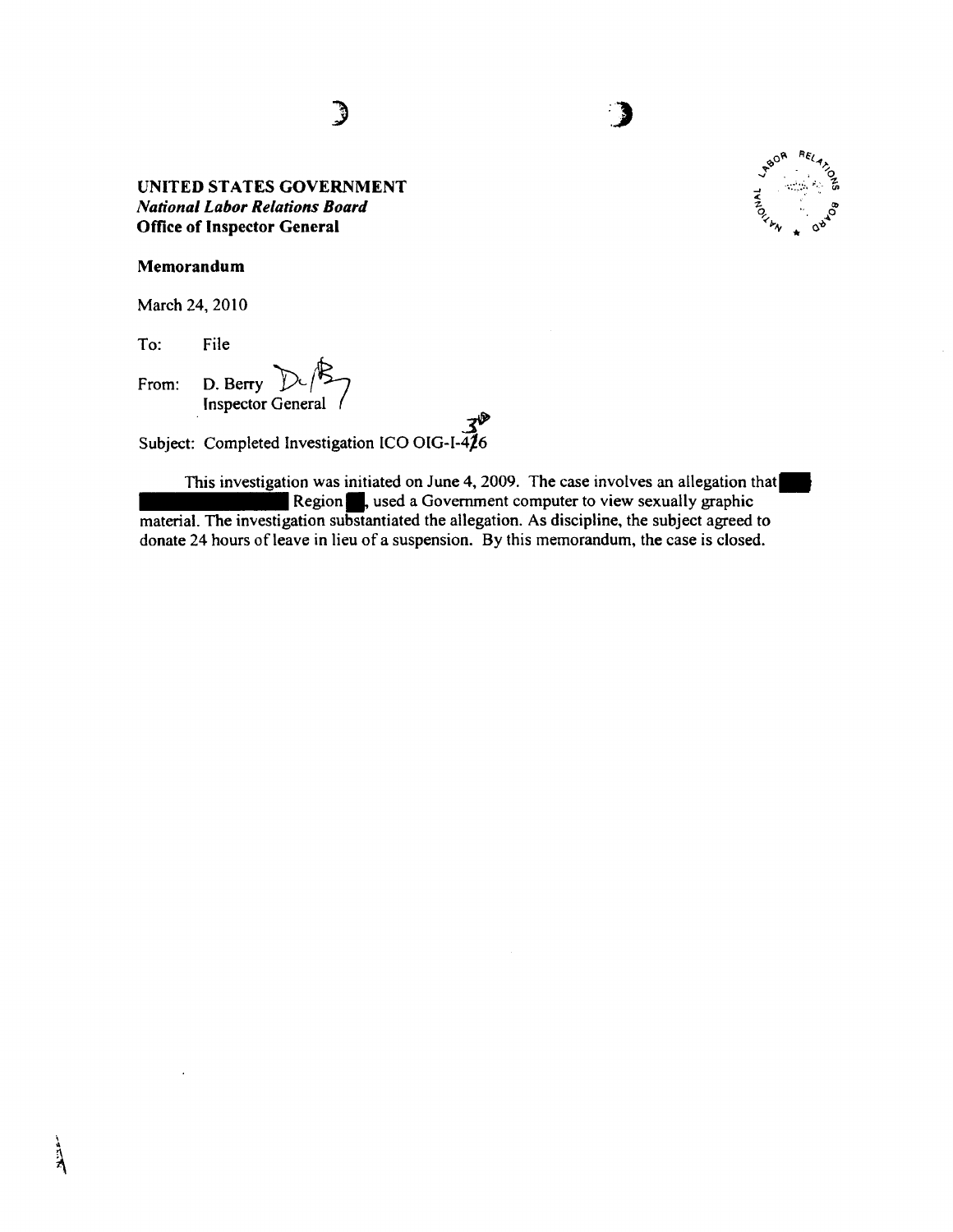*i-""'Z\*  ·~



#### **Memorandum**

January 23, 2009

To:

From: D. Berry  $\binom{p}{r}$ Inspector General

Subject: Completed Investigation ICO OIG-I-425

This investigation was initiated on July 17, 2008. The case involves an allegation that  $\frac{3256 \text{ N}}{256 \text{ N}}$  (subject),  $\frac{3256 \text{ N}}{256 \text{ N}}$  Region. misused the Agency transit subsidy by taking it during a period of time that she was driving her personally owned vehicle to work. During the investigation, evidence was obtained to support the allegation and that the subject provided misleading information when interviewed by the investigator. On August 28, 2008, we During the investigation, evidence was obtained to support the allegation and that the subject<br>provided misleading information when interviewed by the investigator. On August 28, 2008, we<br>issued an investigative report rec In issued an investigative report recommending appropriate administrative action. On  $\frac{E_{\text{comploss}}}{E_{\text{temploss}}}$ , the subject and the Agency entered into an agreement that provided for a 5-day suspension that would be held in abeyance. Because no further investigative steps are necessary, this case is closed.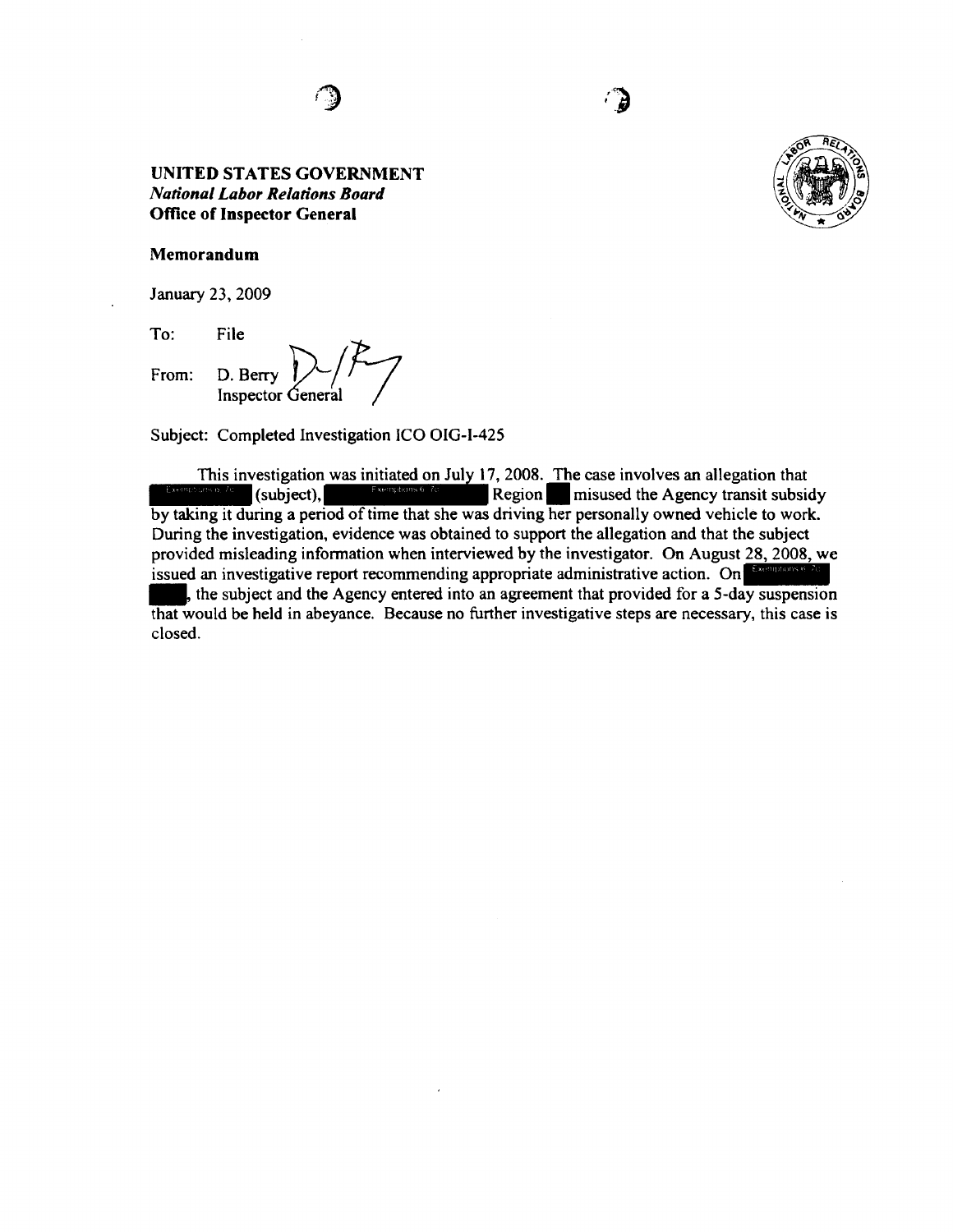



#### **Memorandum**

August 5, 2009

To: File

From: D. Berry  $\nabla P \gamma$ Inspector General

Subject: Completed Investigation ICO OIG-1-417

This investigation was initiated on December 4, 2007. The case involves an allegation that **Exercises 6.4** made threats to NLRB personnel investigating unfair labor practice cases involving the subject's companies. The U.S. Attorney's Office for Nevada was notified on December 13, 2007. Thereafter, the Federal Bureau of Investigation assisted in the investigation. A grand jury indicted the subject on several counts involving threats against Federal employees, threats in interstate commerce, and witness tampering. On the subject was convicted of the shapes related to the threats exci threats in interstate commerce, and witness tampering. On<br>convicted of the charges related to the threats against Federal employees and threats in interstate<br>commerce. On<br>wears of probation. Because there is no further act years of probation. Because there is no further action to be taken in this matter, the case is closed.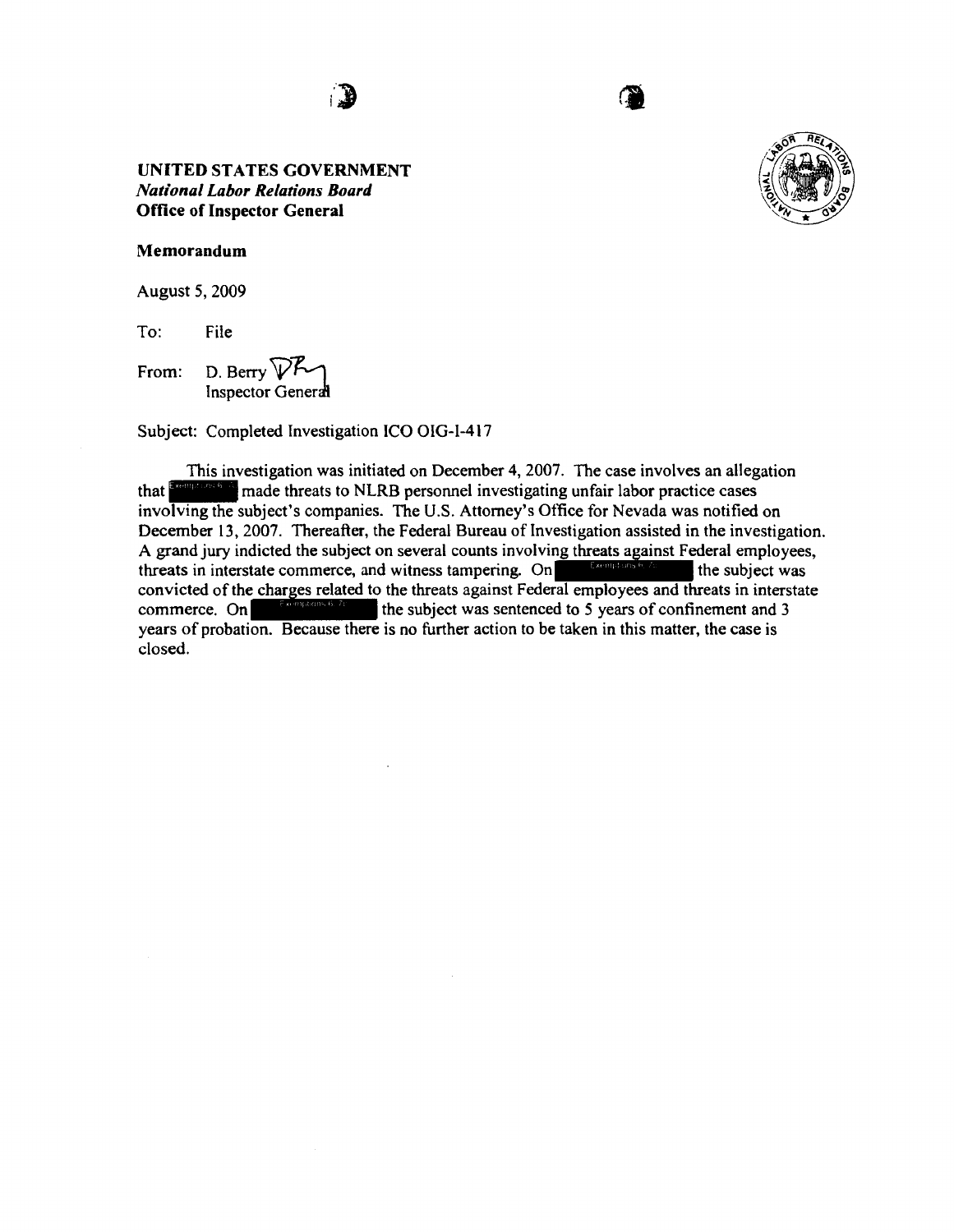

#### Memorandum

*l* 

January 23, 2009

To: File

From: D. Berry  $\overline{Z}$ Inspector General

Subject: Completed Investigation ICO OIG-1-419

This investigation was initiated on January 30, 2008. The case involves an allegation that violated the Antideficiiency Act  $(subic)$ , related to unlimited indemnification clauses and engaged in activity to obscure violations of the Federal Acquisition Regulation. The allegations related to the Antideficiency Act were substantiated. The U.S. Attorney's Office for the District of Columbia declined prosecution. The Chairman reported the violations in accordance with the requirement of the Office of Management and Budget. The subject was relieved of his contracting duties at the beginning of Fiscal Year 2009 and the Agency corrected the violations by amending the contracts. Because no further action is necessary, this matter is closed.

€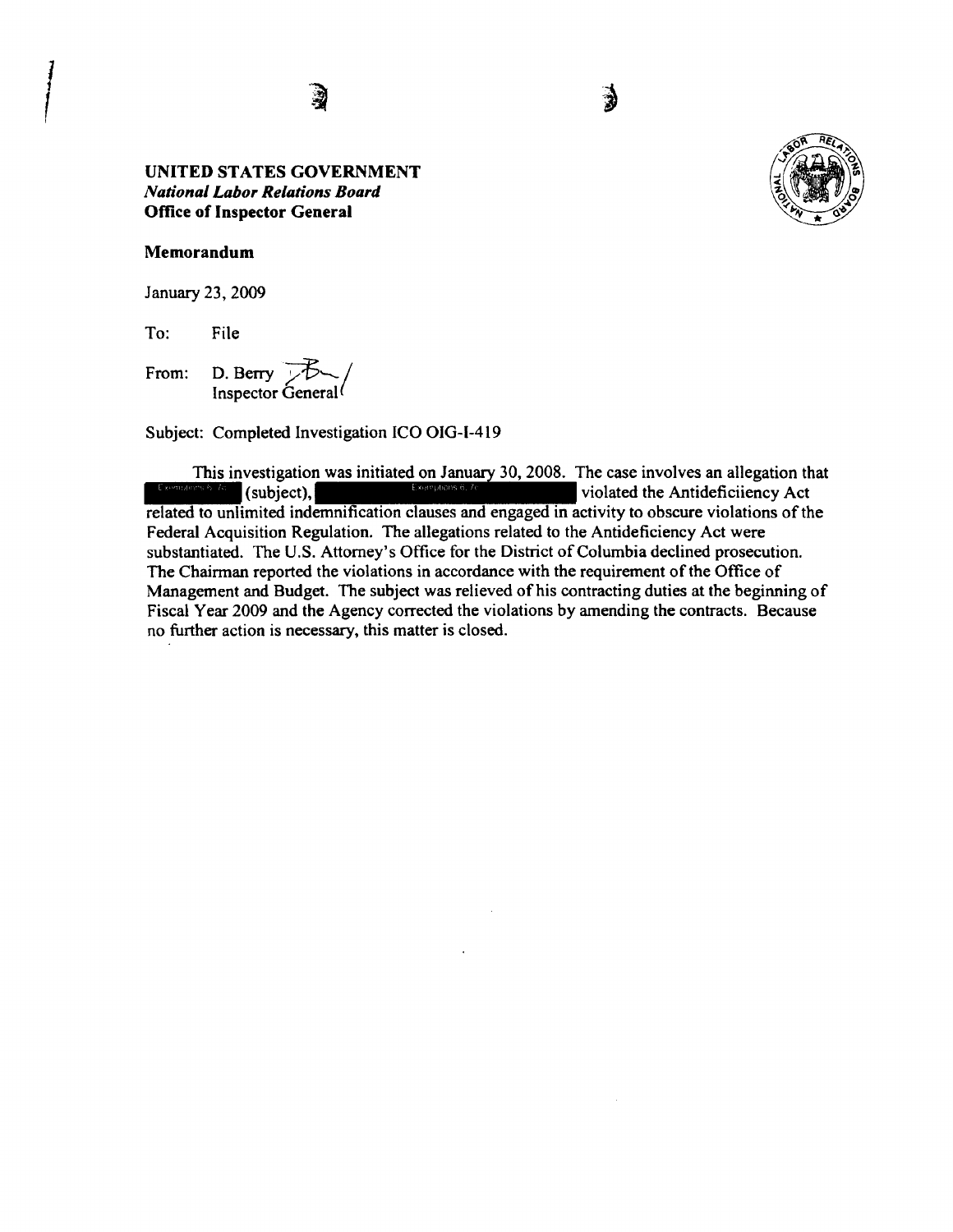

Î



Memorandum

March 6, 2009

To: File

From: D. Berry  $\sqrt{\frac{2}{\pi}}$ Inspector General

Subject: Completed Investigation ICO OIG-1-420

This investigation was initiated on February 8, 2008. The case involves an allegation that (subject),  $\begin{bmatrix} R_{\text{eff}} & R_{\text{eff}} & R_{\text{eff}} & R_{\text{eff}} \end{bmatrix}$  removed a computer hard drive from the Regional Office and apparently did something to destroy it. During the course of the investigation, additional information was received regarding allegations that he wrongfully came into possession of personal and official electronic files belonging to the Regional Director, failed to follow the instruction/orders of the Regional Director, routinely took the hard drive from his Government computer home, surreptitiously tape recorded Regional personnel in violation of a directive not to do so, misused the Agency's Internet access, and provided false and/or misleading information to the OIG.

The results of the investigation substantiated the allegations. We issued an Investigative Report on November 21, 2008, and supplemental report on January 6, 2009. On The results of the investigation substantiated the allegations. We issued an Investment on November 21, 2008, and supplemental report on January 6, 2009. On the Division of Operations-Management issued a Notice of Proposed subject. On<br>subject. On<br>the subject retired without responding to the Notice of Proposed<br>abject. On Removal. Because there is no further action to be taken in this matter, the case is closed.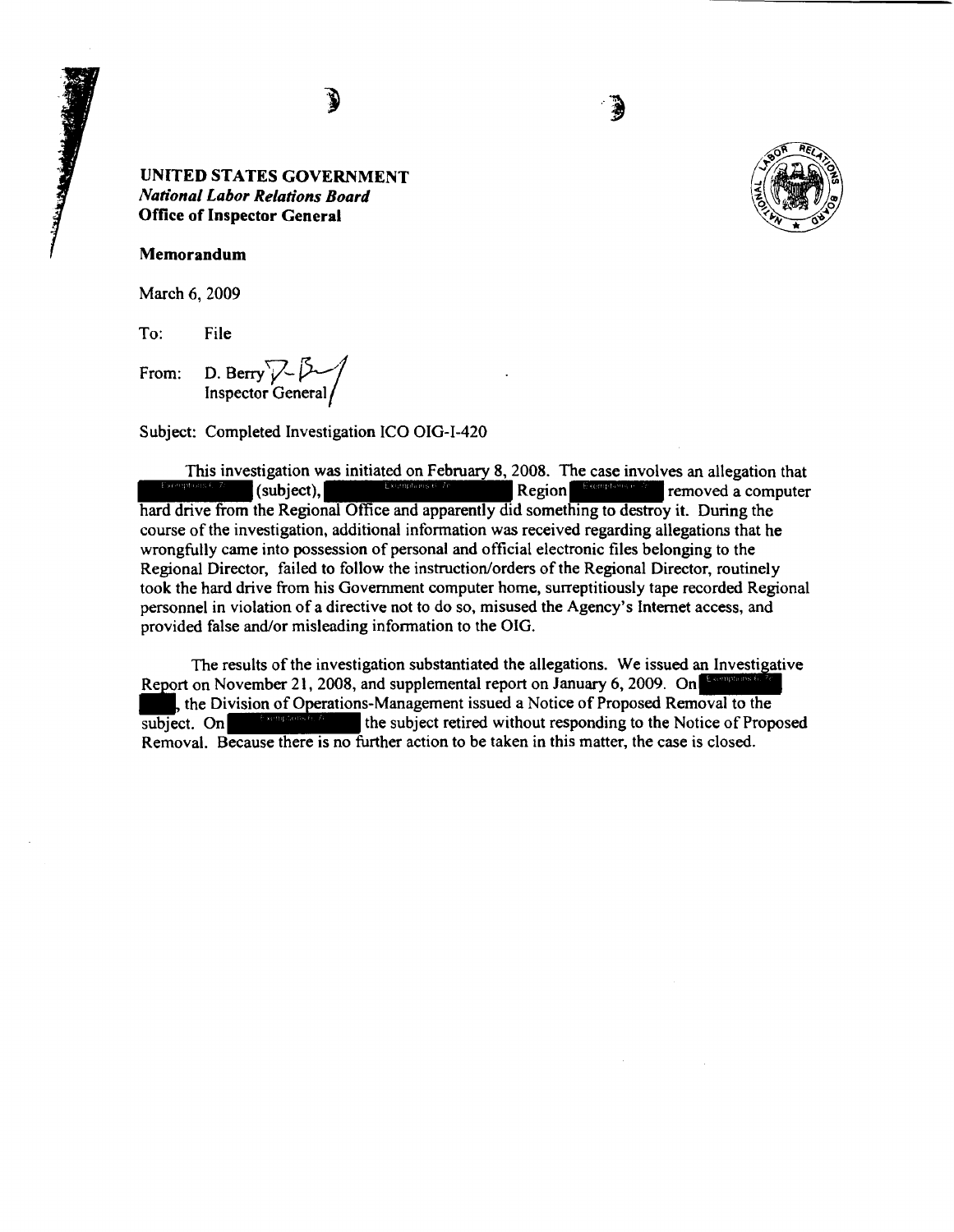

Memorandum

March 24, 2010

To: File

From: D. Berry  $\frac{1}{\sqrt{2}}\sqrt{2}$ 

Subject: Completed Investigation ICO OIG-1-426

This investigation was initiated on July 28, 2008. The case involves an allegation that  $\frac{1}{2}$ employee eligible for retirement with healthcare benefits. The investigation substantiated the allegation. The U.S. Attorney's Office for the District of Columbia declined prosecution. As discipline, the subject received a 5-day suspension and he was removed from his supervisory postion. By this memorandum, the case is closed.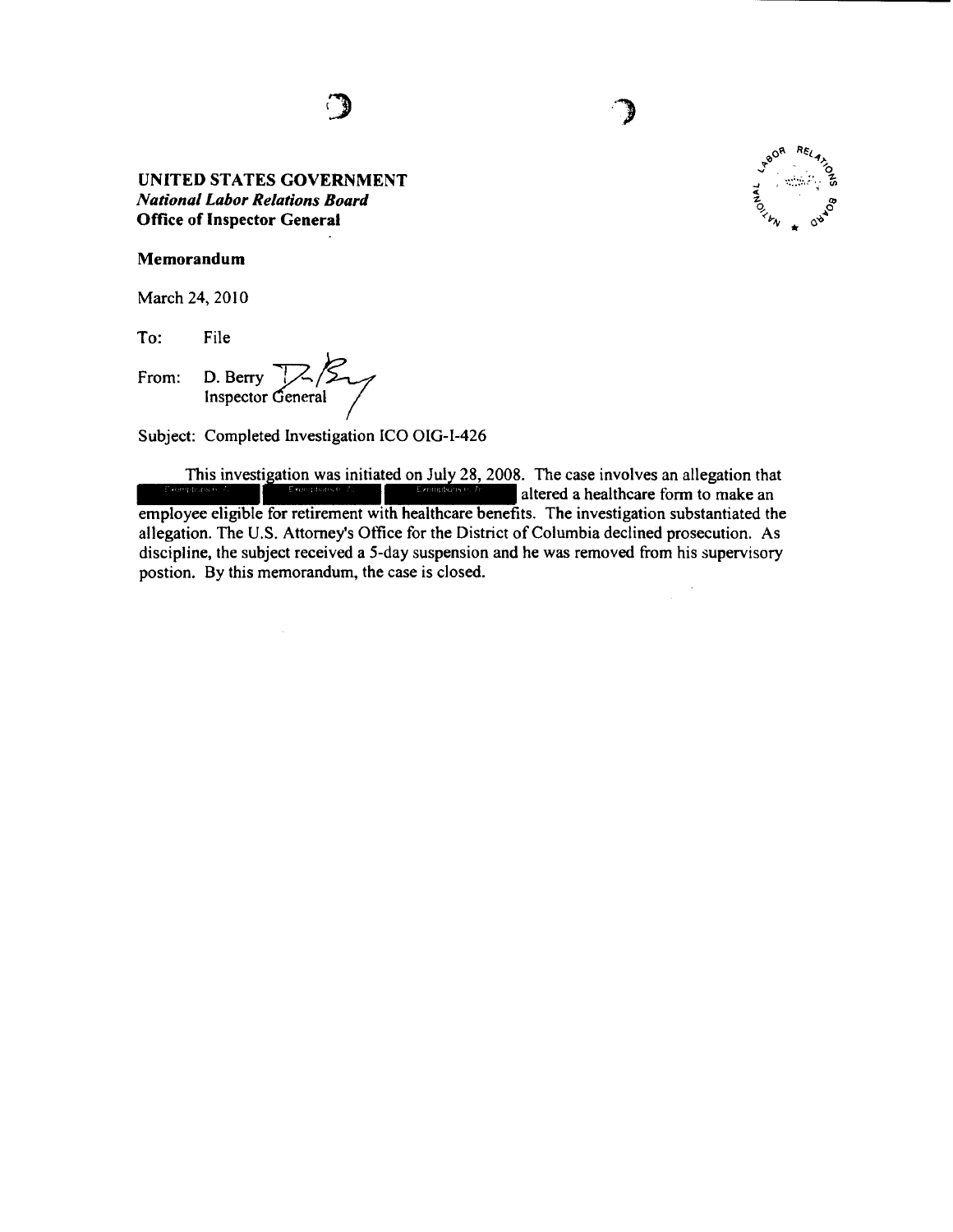d

#### **Memorandum**

August 3, 2009

- To: David P. Berry Inspector General
- From: Jennifer S. Kovachich Counsel to the Inspector General

Subject: Completed Investigation OIG-1-429

This investigation was initiated on November 26, 2008. The case involves an allegation  $\left\{\text{subject}\right\},\left\{\text{equations }b, 7c\right\}$  Region  $\left\{\text{Exemptons }b, 7c\right\}\right\}$  misused the Government that contractor issued travel card.

The results of the investigation substantiated that the subject used her travel card for 10 unofficial charges including eight unofficial charges at casinos. We also substantiated that the unoricial charges including eight unoricial charges at casinos. We also substantiated that the<br>subject did not provide accurate information to Regional management when interviewed about<br>her failure to report to work on the Operations - Management and the subject entered into a settlement agreement providing that the subject serve a 30 day suspension. Thirty additional days are held in abeyance pending the subject's successful treatment of alcohol or gambling problems that the subject may have.

Because all investigative activity and administrative action have been completed, I recommend that the case be closed.

 $\frac{1}{\text{Approved}}$ 

 $\frac{\text{Auyus} + 5,7009}{\text{Daug}}$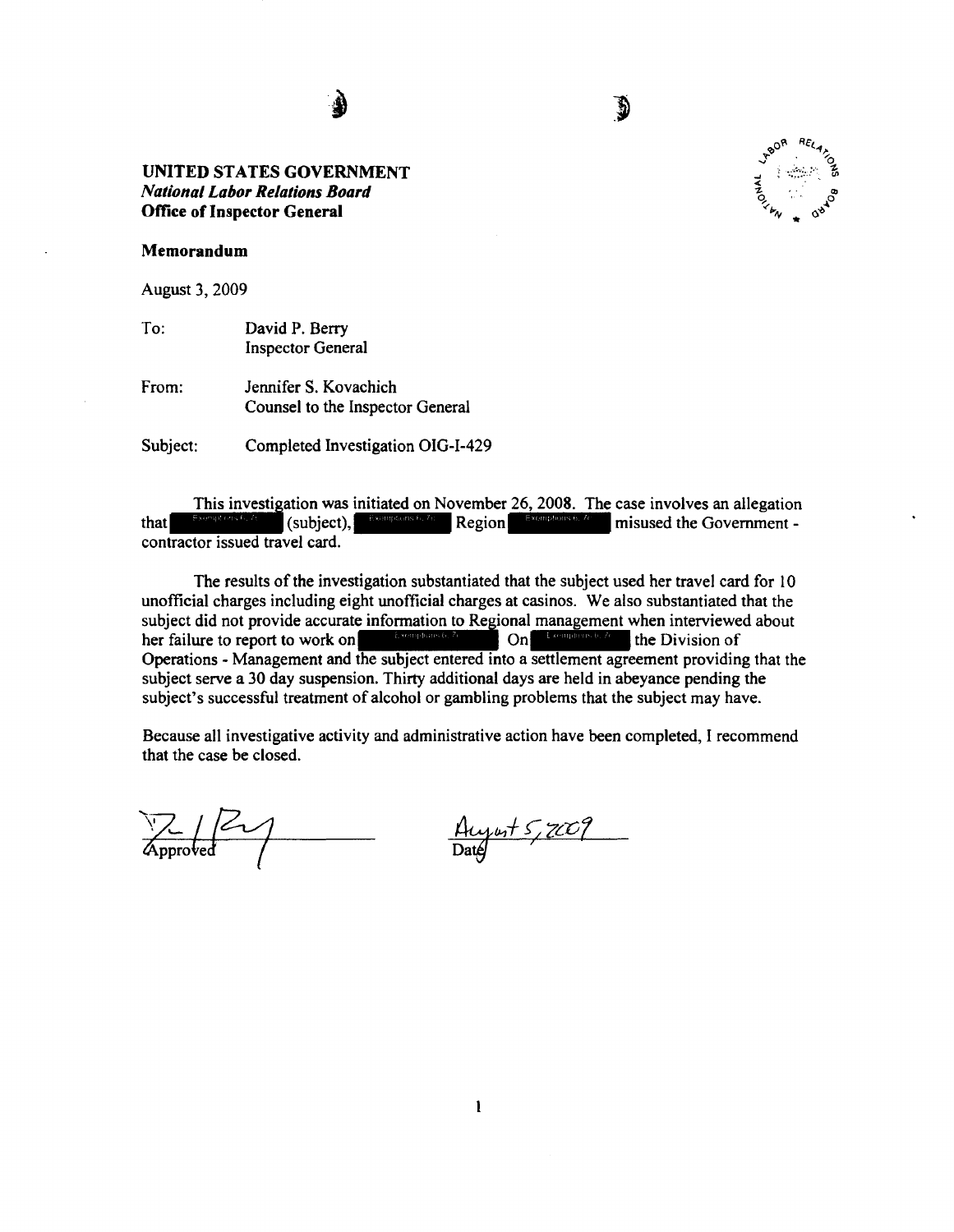€

#### Memorandum

August 7, 2009

To: David P. Berry Inspector General

From: Jennifer S. Kovachich Counsel to the Inspector General

Subject: Completed Investigation OIG-I-430

This investigation was initiated on November 26, 2008. The case involves an allegation that<br>that  $\begin{bmatrix} \text{Fermenous B, Z} \\ \text{Fermenous B, Z} \end{bmatrix}$  Region misused the Government contractor-issued travel card.

The results of the investigation substantiated that the subject used his travel card for 17 unofficial charges at gas stations, failed to pay the amount due on his contractor-issued Government travel card and converted Government funds when he received reimbursement for travel related expenses but failed to make a payment to the travel card account for the associated ravel related expenses but railed to make a payment to the travel card account for the associated charges. We also concluded that the subject provided a misleading statement during his interview with the OIG investigator. and the subject entered into a settlement agreement providing that the subject serve a 4-day suspension with 2 of the 4 days held in abeyance pending the subject's successful treatment of personal and financial problems.

Because all investigative activity and administrative action have been completed, I recommend that the case be closed.

| 'Approved | Date |
|-----------|------|
|           |      |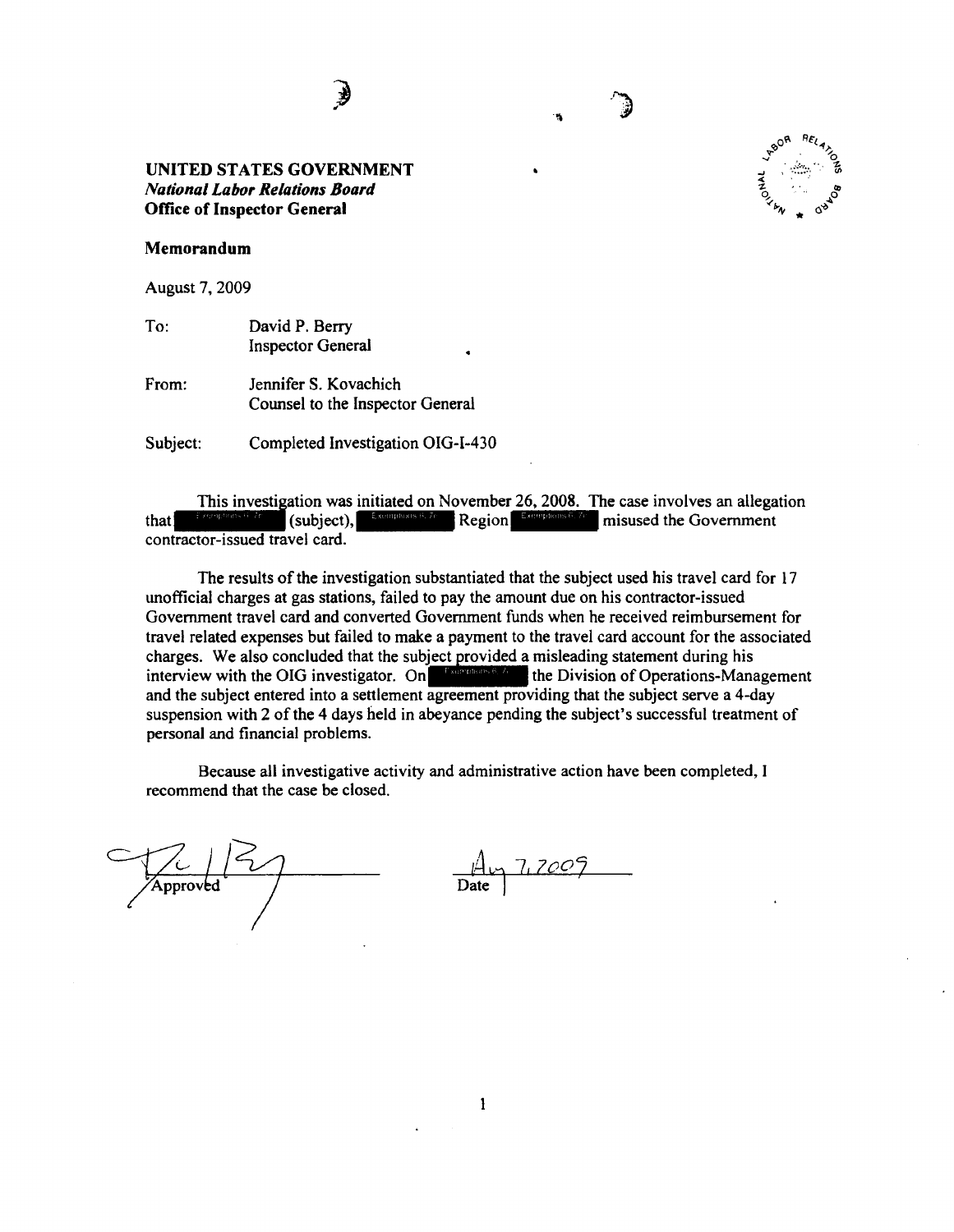

Memorandum

March 18, 2010

To: File

From: D. Berry  $\mathbb{R}$ Inspector General

Subject: Completed Investigation ICO OIG-1-431

This investigation was initiated on December 3, 2008. The case involves an allegation was involved in the wrongful that disposition of laptop computers. During the investigation, was added as a subject. The investigation substantiated that both subjects were involved in the wrongful disposition of two laptop computers and that they provide false information to the regarding the laptop inventory. We issued two investigative reports, one on June 30, 2009, and the other on Examples 6.6 received a written reprimand. On August 24, 2009. On Exercises a law was demoted from his GS-**T** position to a GS-**T** position. By this memorandum, the investigation is closed.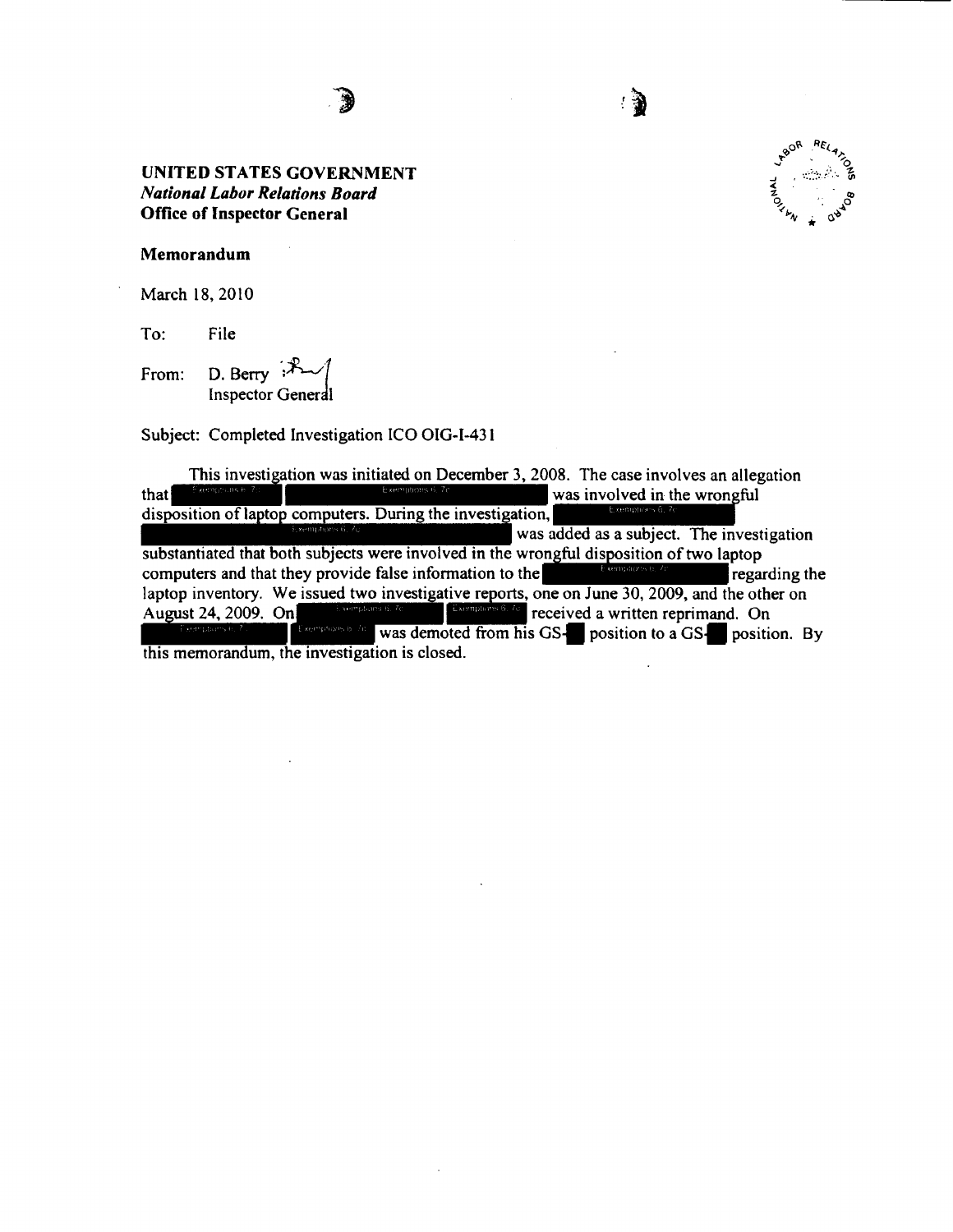$\cdot$  3.

#### **Memorandum**

March 17, 2010

To: File

From: D. Berry  $\sum_{\text{Inspector General}} P$ 

Subject: Completed Investigation ICO OIG-1-433

ext: Completed Investigation ICO OIG-1-433<br>This investigation was initiated on February 26, 2009. The case involves an allegation This investigation was initiated on February 26, 2009. The case involves an allegation<br>that<br> $\begin{bmatrix} 1 & 0 & 0 \\ 0 & 0 & 0 \end{bmatrix}$  created false documents involving a procurement action. The investigation substantiated the allegation. On April 7, 2009, we issued an investigative report. On  $\mathbb{R}^m$  the subject was removed from her employment at the Agency.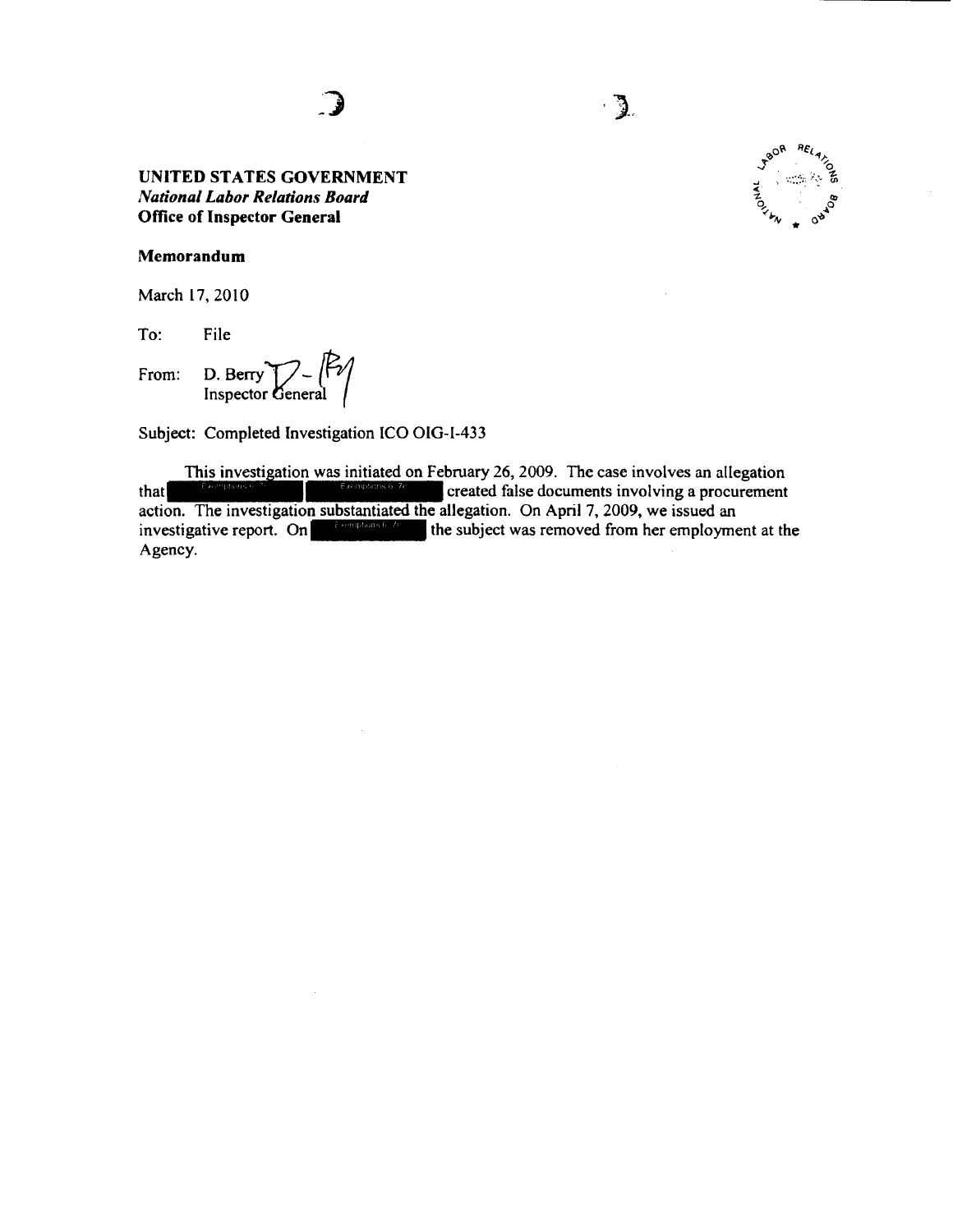#### **Memorandum**

September 8, 2011

To: File

To: File<br>From: D. Berry **D. Perry Inspector General** 

Subject: Completed Investigation ICO OIG-I-437

This investigation was initiated on June 8, 2009. The case involves an allegation that personnel in Region. did not exercise due care in processing a ULP matter. The allegation was substantiated, and an investigation report was issued on August 25, 2010. Specically, we found<br>that  $\frac{1}{2}$  follows a failed to read documents that were provided to him and that he that **failed** to read documents that were provided to him and that he did not follow procedures regarding the processing of ULP allegations. On was counseled by the Regional Director. Because disciplinary action is complete and further investigative action is not needed; the case is closed.



## **1**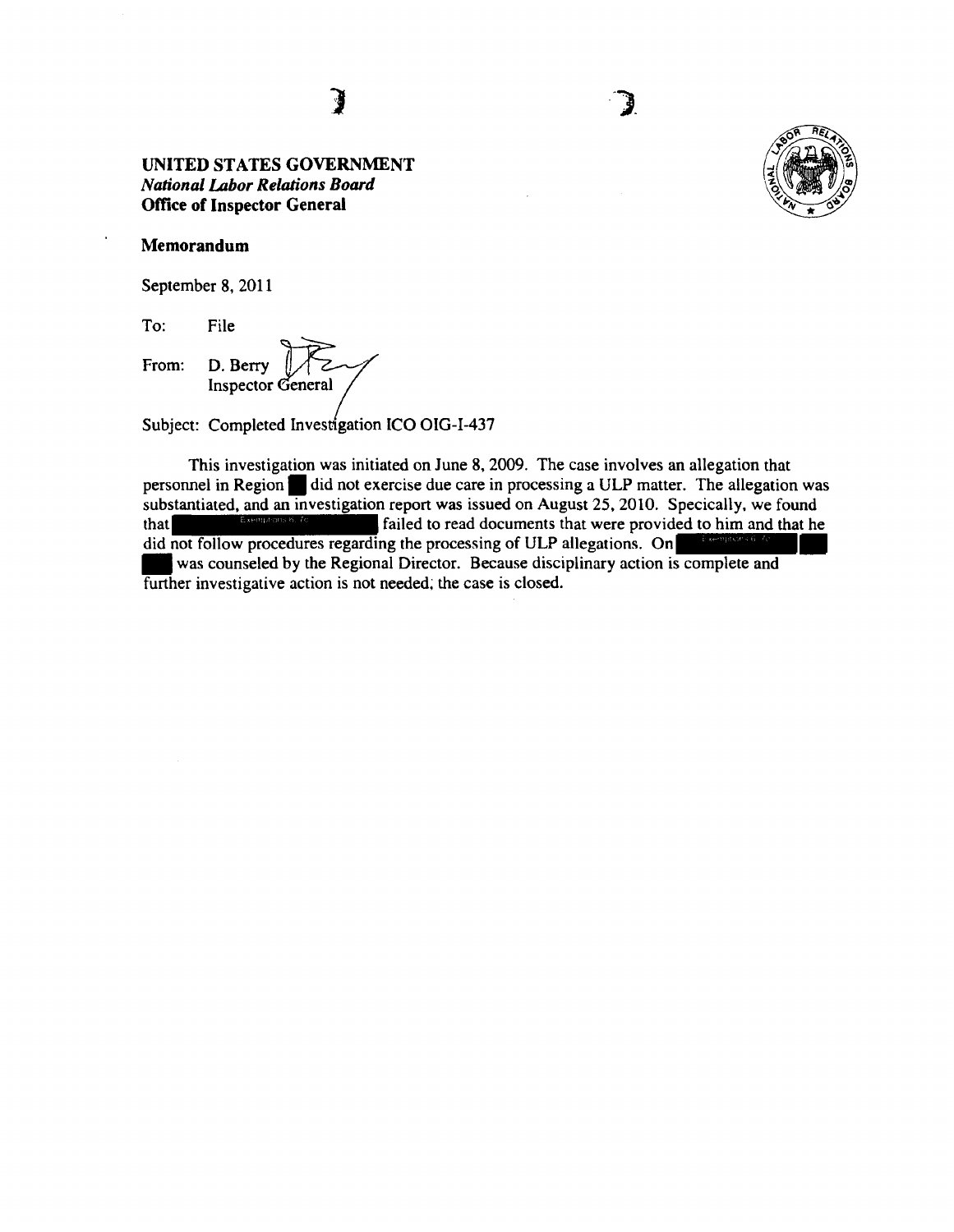#### Memorandum

March 24, 2010

To: File

From: D. Berry  $\sum_{\text{Inspector General}}$ 

Subject: Completed Investigation ICO OlG-1-442

This investigation was initiated on December 4, 2009. The case involves an allegation This investigation was initiated on December 4, 2009. The case involves an allegation<br>that<br>graphic material. The investigation substantiated the allegation. On December 31, 2009, we issued an investigative report. As discipline, the subject agreed to donate 24 hours of leave in lieu of a suspension. By this memorandum, the case is closed.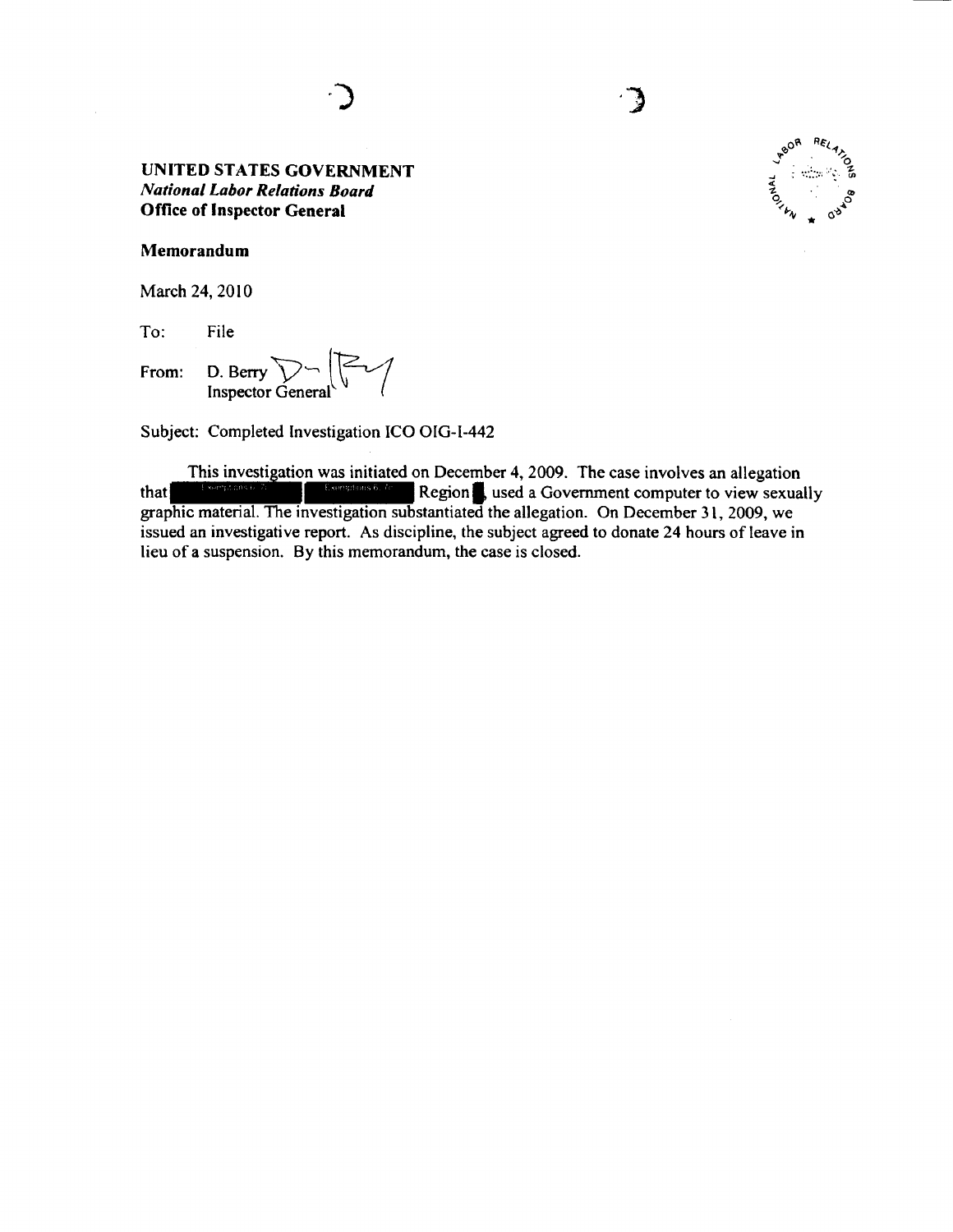! J  $\sum_{i=1}^n$ 



#### Memorandum

March 17, 2010

To: File

From: D. Berry  $\mathbb{R}_{\rightarrow}$ Inspector General

Subject: Completed Investigation ICO OIG-1-438

This investigation was initiated on August 26, 2009. The case involves an allegation that there was an unlawful preselection for a senior procurement specialist. The investigation did not substantiate the allegation and we found no misconduct. We note certain issues involving the merit system principals by the Human Resources Branch. Those issues were addressed in an Issue Alert that was released on August 27, 2009.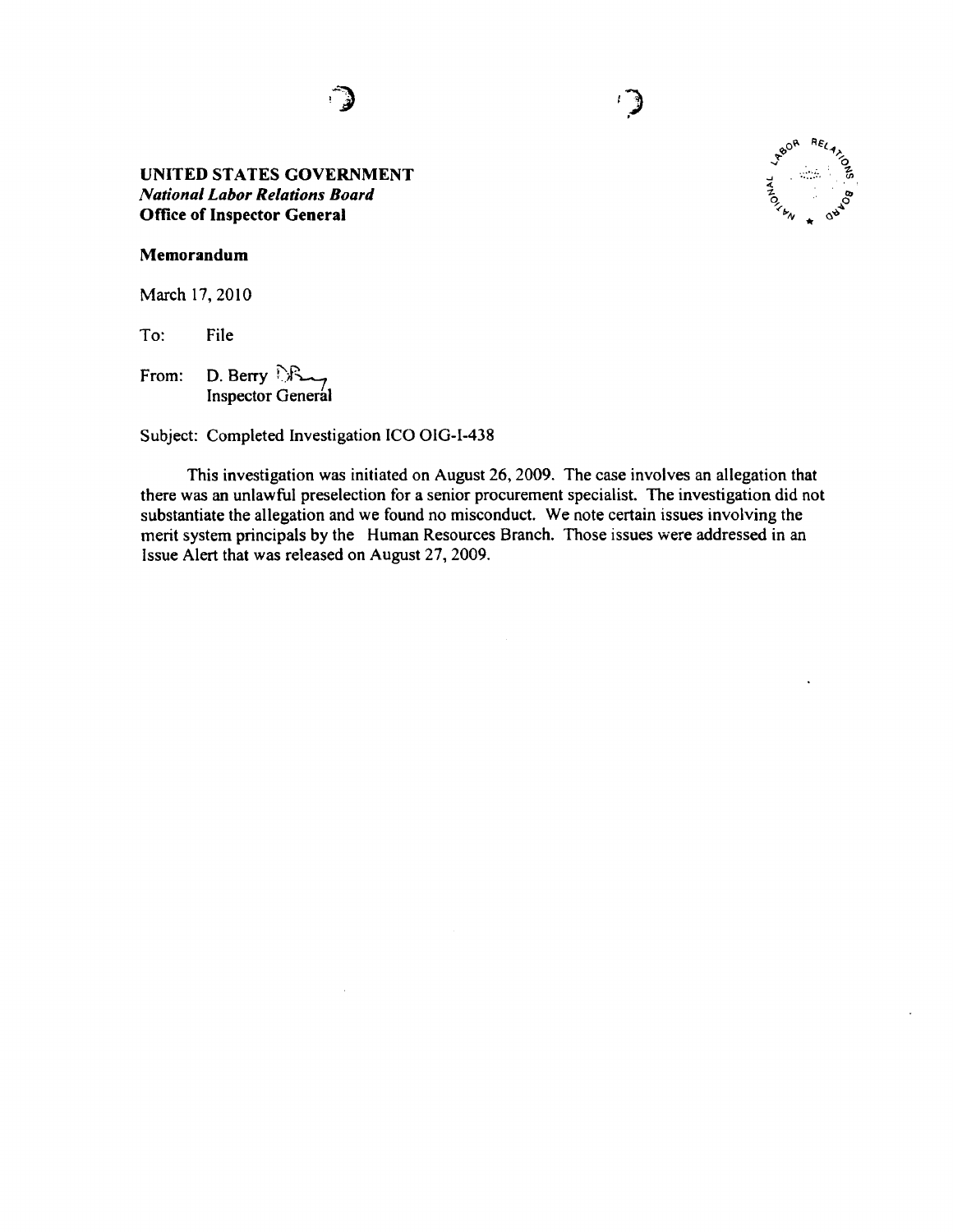

#### Memorandum

August 27, 2009

To: Carol A. Arbogast Director of Human Resources Branch

From: David Berry ;  $\mathbb{R}$  |  $\mathbb{B}$  - \.

Subject: Issue Alert No. OIG-lA-09-04: Merit System Issue

The Office of Inspector General recently received a Hotline complaint regarding an amendment to Job Announcement Number 09-065, Senior Contract Specialist. The purpose of this Issue Alert is to address concerns that we have regarding that posting and eventual hiring.

The Job Announcement was first posted to the USAJOBS Web site on July 6, 2009, with an Open Period of Monday, July 6, 2009 to Friday, July 10, 2009. Although the posting was for a GS-14 Senior Contract Specialist, it listed the GS-5 through GS-12 basic requirements. The di tference in the basic requirements is that the GS-14 level requires a 4-year course of study leading to a bachelor's degree that included or was supplemented by 24 semester hours in any combination of the following: accounting. business, finance, law, contracts, purchasing, economics, industrial management, marketing, quantitative methods, or organization and management. The GS-5 through GS-12 levels require a 4-year course of study leading to a bachelor's degree in any tield or 24 semester hours in the courses listed above in any combination.

On Friday, July 10, 2009, the sdection otftcial brought the error to the attention of the Chief, Employment and Position Management Section. After reviewing the Job Announcement and verifying the qualification requirements, the Chief, Employment and Position Management Section, directed the Human Resources Specialist responsible for the posting to make an amendment to the Job Announcement to correctly state the positive education requirement at the GS 14-level. Although we do not know the exact time that the amendment was made available on the USAJOBS Web site, an e-mail message was sent to the Agency's employees notifying them of the amendment at 4:16 p.m. The length of time for the Open Period was not extended.

The merit principles require that agencies provide adequate public notice of competitive service vacancies that are being filled. Adequate public notice means that any person who wants to apply for a position will have all the information necessary to apply and will be given an open and fair opportunity to be hired. In this case, the original Job Announcement did not provide adequate public notice of the basic requirements required at the GS-14 level. Therefore when the